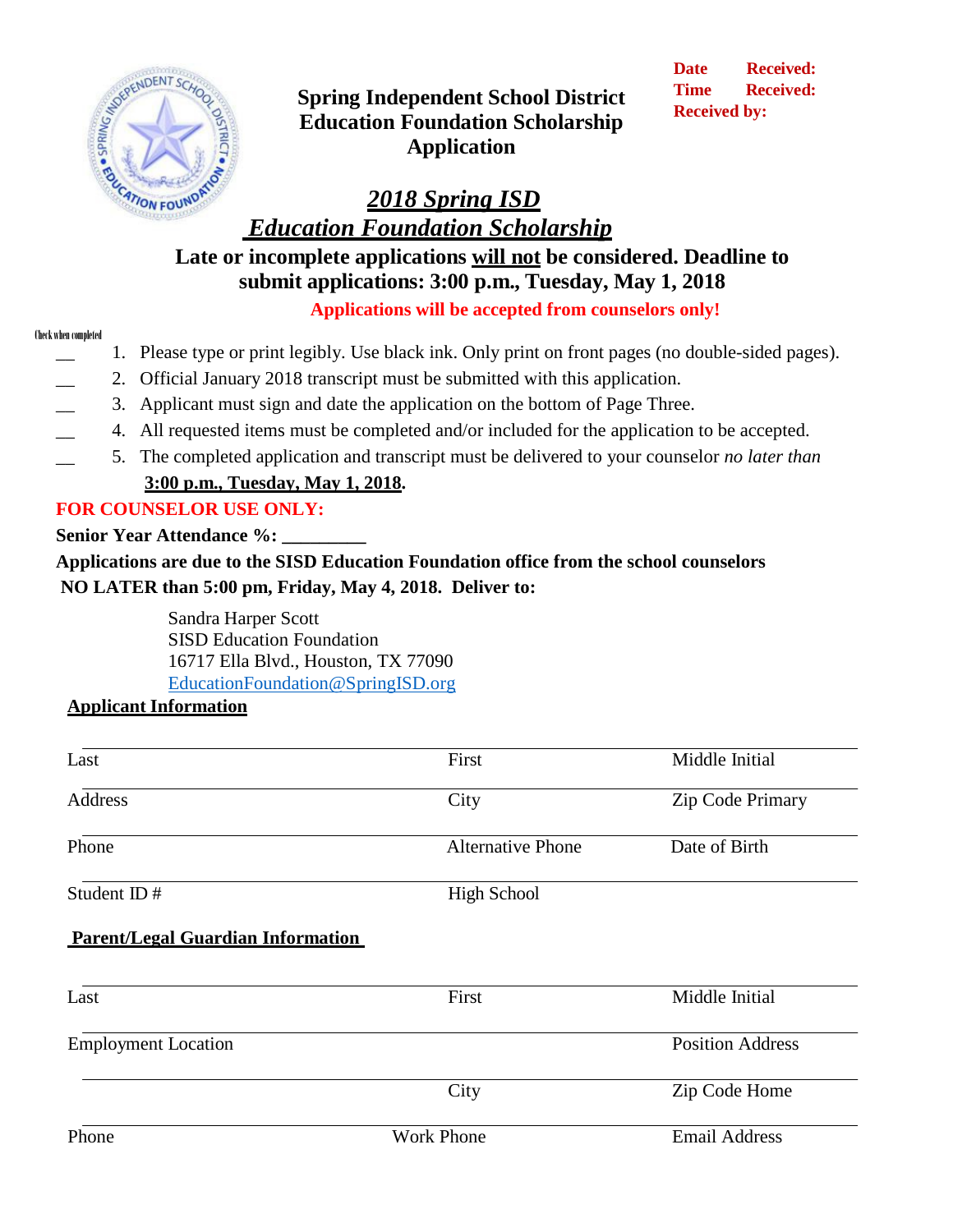### **SISD 2018 Spring ISD Education Foundation Page Two Scholarship Application**

| Applicant                  |                                                                                                                                                                                               |
|----------------------------|-----------------------------------------------------------------------------------------------------------------------------------------------------------------------------------------------|
| Last                       | <b>First</b>                                                                                                                                                                                  |
|                            | SAT Scores Critical Reading ____________ Math _______________ Total SAT Score _______________                                                                                                 |
| <b>ACT Composite Score</b> |                                                                                                                                                                                               |
|                            | College or Accredited Technical School Preference(s): ___________________________                                                                                                             |
|                            | ,我们也不会有什么。""我们的人,我们也不会有什么?""我们的人,我们也不会有什么?""我们的人,我们也不会有什么?""我们的人,我们也不会有什么?""我们的人                                                                                                              |
| needed.                    | Brief Statement of Career Plans / Life Goals Please attach an additional document if more space is                                                                                            |
|                            |                                                                                                                                                                                               |
|                            |                                                                                                                                                                                               |
|                            | ,我们也不会有什么。""我们的人,我们也不会有什么?""我们的人,我们也不会有什么?""我们的人,我们也不会有什么?""我们的人,我们也不会有什么?""我们的人                                                                                                              |
|                            | What are your plans for funding your college education? Explain how this scholarship would<br><b>benefit you?</b> (Be specific) Please attach an additional document if more space is needed. |
|                            |                                                                                                                                                                                               |
|                            |                                                                                                                                                                                               |
|                            | <b>Personal Statement:</b> Tell us about yourself. Describe what makes you unique. Please include any<br>special circumstances. Please attach an additional document if more space is needed. |
|                            |                                                                                                                                                                                               |
|                            |                                                                                                                                                                                               |
|                            |                                                                                                                                                                                               |
|                            |                                                                                                                                                                                               |